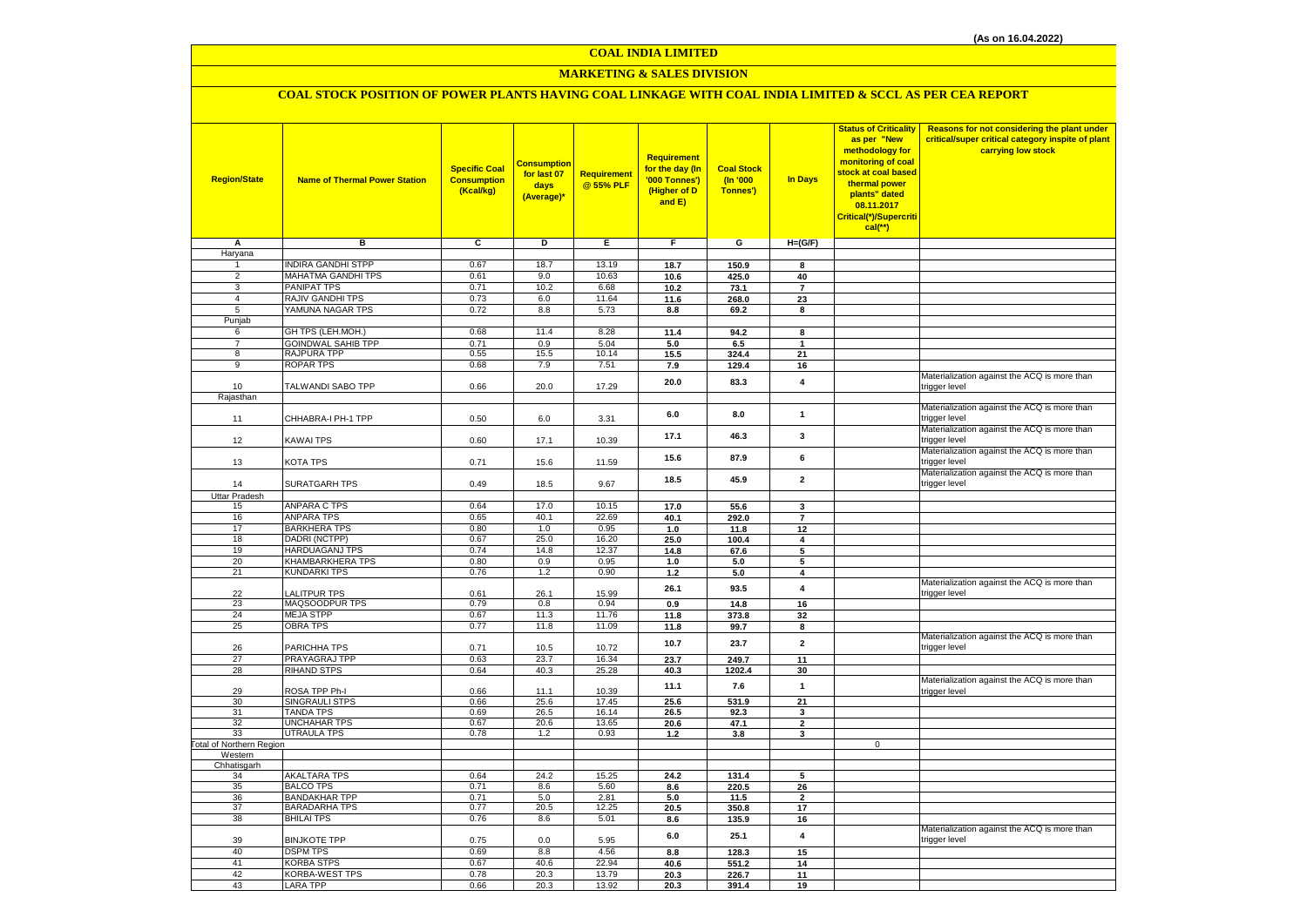### **MARKETING & SALES DIVISION**

### **COAL STOCK POSITION OF POWER PLANTS HAVING COAL LINKAGE WITH COAL INDIA LIMITED & SCCL AS PER CEA REPORT**

| <b>Region/State</b>    | <b>Name of Thermal Power Station</b>       | <b>Specific Coal</b><br><b>Consumption</b><br>(Kcal/kg) | <mark>Consumption</mark><br>for last 07<br>days<br>(Average)* | <b>Requirement</b><br>@ 55% PLF | <b>Requirement</b><br>for the day (In<br>'000 Tonnes')<br>(Higher of D<br>and E) | <b>Coal Stock</b><br>(In '000<br>Tonnes') | <b>In Days</b>          | <b>Status of Criticality</b><br>as per "New<br>methodology for<br>monitoring of coal<br>stock at coal based<br>thermal power<br>plants" dated<br>08.11.2017<br>Critical(*)/Supercriti<br>$cal$ (**) | Reasons for not considering the plant under<br>critical/super critical category inspite of plant<br>carrying low stock |
|------------------------|--------------------------------------------|---------------------------------------------------------|---------------------------------------------------------------|---------------------------------|----------------------------------------------------------------------------------|-------------------------------------------|-------------------------|-----------------------------------------------------------------------------------------------------------------------------------------------------------------------------------------------------|------------------------------------------------------------------------------------------------------------------------|
| Α                      | в                                          | c                                                       | Þ                                                             | Е                               | F                                                                                | G                                         | $H=(G/F)$               |                                                                                                                                                                                                     |                                                                                                                        |
|                        | <b>NAWAPARA TPP</b>                        | 0.79                                                    | 0.0                                                           | 6.28                            | 6.3                                                                              | 2.3                                       | 0                       |                                                                                                                                                                                                     | Materialization against the ACQ is more than                                                                           |
| 44                     |                                            |                                                         |                                                               |                                 |                                                                                  |                                           |                         |                                                                                                                                                                                                     | trigger level                                                                                                          |
| 45                     | <b>PATHADI TPP</b>                         | 0.65                                                    | 6.8                                                           | 5.18                            | 6.8                                                                              | 56.0                                      | 8                       |                                                                                                                                                                                                     |                                                                                                                        |
| 46                     | SIPAT STPS                                 | 0.68                                                    | 29.1                                                          | 26.62                           | 29.1                                                                             | 583.9                                     | 20                      |                                                                                                                                                                                                     |                                                                                                                        |
| 47                     | <b>TAMNAR TPP</b>                          | 0.84                                                    | 28.4                                                          | 26.52                           | 28.4                                                                             | 168.0                                     | 6                       |                                                                                                                                                                                                     | Materialization against the ACQ is more than<br>trigger level                                                          |
| 48                     | <b>JCHPINDA TPP</b>                        | 0.75                                                    | 24.8                                                          | 14.22                           | 24.8                                                                             | 160.4                                     | 6                       |                                                                                                                                                                                                     | Materialization against the ACQ is more than<br>trigger level                                                          |
| Gujarat                |                                            |                                                         |                                                               |                                 |                                                                                  |                                           |                         |                                                                                                                                                                                                     |                                                                                                                        |
|                        |                                            |                                                         |                                                               |                                 | 9.8                                                                              | 103.5                                     | 11                      |                                                                                                                                                                                                     | Materialization against the ACQ is more than                                                                           |
| 49                     | <b>GANDHI NAGAR TPS</b>                    | 0.69                                                    | 9.8                                                           | 5.71                            |                                                                                  |                                           |                         |                                                                                                                                                                                                     | trigger level                                                                                                          |
| 50                     | SABARMATI (D-F STATIONS)                   | 0.57                                                    | 4.7                                                           | 2.74                            | 4.7                                                                              | 34.0                                      | #REF!                   |                                                                                                                                                                                                     | Materialization against the ACQ is more than                                                                           |
| 51                     | UKAI TPS                                   | 0.67                                                    | 15.7                                                          | 9.85                            | 15.7                                                                             | 64.9                                      | $\overline{\mathbf{4}}$ |                                                                                                                                                                                                     | trigger level                                                                                                          |
| 52                     | <b>WANAKBORI TPS</b>                       | 0.67                                                    | 24.2                                                          | 20.22                           | 24.2                                                                             | 151.6                                     | 6                       |                                                                                                                                                                                                     | Materialization against the ACQ is more than<br>trigger level                                                          |
| Madhya Pradesh         |                                            |                                                         |                                                               |                                 |                                                                                  |                                           |                         |                                                                                                                                                                                                     |                                                                                                                        |
| 53                     | AMARKANTAK EXT TPS                         | 0.65                                                    | 3.2                                                           | 1.80                            | 3.2                                                                              | 48.5                                      | 15                      |                                                                                                                                                                                                     |                                                                                                                        |
| 54<br>55               | <b>ANUPPUR TPP</b><br><b>BINA TPS</b>      | 0.65<br>0.74                                            | 16.6<br>5.1                                                   | 10.31<br>4.88                   | 16.6<br>5.1                                                                      | 333.0<br>28.6                             | 20<br>6                 |                                                                                                                                                                                                     |                                                                                                                        |
|                        |                                            |                                                         |                                                               |                                 |                                                                                  |                                           |                         |                                                                                                                                                                                                     | Materialization against the ACQ is more than                                                                           |
| 56                     | GADARWARA TPP                              | 0.66                                                    | 16.1                                                          | 13.93                           | 16.1                                                                             | 64.9                                      | $\overline{\mathbf{4}}$ |                                                                                                                                                                                                     | trigger level<br>Materialization against the ACQ is more than                                                          |
| 57                     | KHARGONE STPP                              | 0.60                                                    | 9.5                                                           | 10.45                           | 10.4                                                                             | 191.3                                     | 18                      |                                                                                                                                                                                                     | trigger level                                                                                                          |
| 58                     | SANJAY GANDHI TPS                          | 0.82                                                    | 14.5                                                          | 14.57                           | 14.6                                                                             | 34.1                                      | $\overline{\mathbf{2}}$ |                                                                                                                                                                                                     | Non payment of dues                                                                                                    |
| 59                     | SATPURA TPS                                | 0.67                                                    | 7.6                                                           | 11.79                           | 11.8                                                                             | 42.0                                      | 4                       |                                                                                                                                                                                                     | Non Payment of Dues                                                                                                    |
| 60<br>61               | <b>SEIONI TPP</b><br>SHREE SINGAJI TPP     | 0.64<br>0.71                                            | 9.3<br>29.7                                                   | 5.06<br>23.50                   | 9.3<br>29.7                                                                      | 67.4<br>142.9                             | $\overline{7}$<br>5     |                                                                                                                                                                                                     | Non Payment of Dues                                                                                                    |
| 62                     | <b>VINDHYACHAL STPS</b>                    | 0.69                                                    | 62.3                                                          | 43.60                           | 62.3                                                                             | 1618.0                                    | 26                      |                                                                                                                                                                                                     |                                                                                                                        |
| Maharashtra            |                                            |                                                         |                                                               |                                 |                                                                                  |                                           |                         |                                                                                                                                                                                                     |                                                                                                                        |
|                        |                                            |                                                         |                                                               |                                 | 19.8                                                                             | 68.7                                      | 3                       |                                                                                                                                                                                                     | Materialization against the ACQ is more than                                                                           |
| 63<br>64               | AMRAVATI TPS                               | 0.62<br>0.72                                            | 19.8<br>17.4                                                  | 11.07<br>11.44                  |                                                                                  |                                           |                         |                                                                                                                                                                                                     | trigger level<br>Non payment of dues                                                                                   |
| 65                     | <b>BHUSAWAL TPS</b><br><b>BUTIBORI TPP</b> | 0.67                                                    | 0.0                                                           | 5.31                            | 17.4<br>5.3                                                                      | 19.4<br>59.7                              | $\mathbf{1}$<br>11      |                                                                                                                                                                                                     |                                                                                                                        |
| 66                     | CHANDRAPUR(MAHARASHTRA) STPS               | 0.78                                                    | 40.8                                                          | 30.17                           | 40.8                                                                             | 308.3                                     | 8                       |                                                                                                                                                                                                     | Non payment of dues                                                                                                    |
|                        |                                            |                                                         |                                                               |                                 | 6.0                                                                              | 4.2                                       | $\mathbf{1}$            |                                                                                                                                                                                                     | Materialization against the ACQ is more than                                                                           |
| 67                     | DAHANU TPS                                 | 0.62                                                    | $6.0\,$                                                       | 4.09                            |                                                                                  |                                           |                         |                                                                                                                                                                                                     | trigger level                                                                                                          |
| 68                     | DHARIWAL TPP                               | 0.67                                                    | 8.3                                                           | 5.34                            | 8.3                                                                              | 81.0                                      | 10                      |                                                                                                                                                                                                     | Materialization against the ACQ is more than<br>trigger level                                                          |
| 69                     | <b>GMR WARORA TPS</b>                      | 0.67                                                    | 7.9                                                           | 5.29                            | 7.9                                                                              | 41.1                                      | 5                       |                                                                                                                                                                                                     | Materialization against the ACQ is more than<br>trigger level                                                          |
| 70                     | KHAPARKHEDA TPS                            | 0.89                                                    | 21.2                                                          | 15.72                           | 21.2                                                                             | 125.4                                     | 6                       |                                                                                                                                                                                                     |                                                                                                                        |
| 71                     | KORADI TPS                                 | 0.76                                                    | 22.7                                                          | 22.08                           | 22.7                                                                             | 82.3                                      | 4                       |                                                                                                                                                                                                     | Non payment of dues                                                                                                    |
| 72<br>73               | <b>MAUDA TPS</b><br><b>NASIK TPS</b>       | 0.70<br>0.81                                            | 29.6<br>6.4                                                   | 21.29<br>6.72                   | 29.6                                                                             | 64.2                                      | $\mathbf{2}$            |                                                                                                                                                                                                     | Non payment of dues                                                                                                    |
| 74                     | <b>PARAS TPS</b>                           | 0.74                                                    | 7.8                                                           | 4.90                            | 6.7<br>7.8                                                                       | 11.0<br>37.8                              | $\mathbf{2}$<br>5       |                                                                                                                                                                                                     | Non payment of dues                                                                                                    |
| 75                     | <b>PARLITPS</b>                            | 0.67                                                    | 8.1                                                           | 6.65                            | 8.1                                                                              | 37.5                                      | 5                       |                                                                                                                                                                                                     | Non payment of dues                                                                                                    |
| 76                     | <b>SOLAPUR STPS</b>                        | 0.56                                                    | 8.9                                                           | 9.73                            | 9.7                                                                              | 50.9                                      | 5                       |                                                                                                                                                                                                     | Materialization against the ACQ is more than<br>trigger level                                                          |
|                        | <b>TIRORA TPS</b>                          | 0.66                                                    | 48.0                                                          | 28.73                           | 48.0                                                                             | 206.9                                     | $\overline{\mathbf{4}}$ |                                                                                                                                                                                                     | Materialization against the ACQ is more than<br>trigger level                                                          |
| 77<br>78               | WARDHA WARORA TPP                          | 0.66                                                    | 5.4                                                           | 4.71                            | 5.4                                                                              | 128.3                                     | 24                      |                                                                                                                                                                                                     |                                                                                                                        |
| otal of Western Region |                                            |                                                         |                                                               |                                 |                                                                                  |                                           |                         | $\mathbf 0$                                                                                                                                                                                         |                                                                                                                        |
| Southern               |                                            |                                                         |                                                               |                                 |                                                                                  |                                           |                         |                                                                                                                                                                                                     |                                                                                                                        |
| Andhra Pradesh         |                                            |                                                         |                                                               |                                 |                                                                                  |                                           |                         |                                                                                                                                                                                                     | Materialization against the ACQ is more than                                                                           |
| 79                     | DAMODARAM SANJEEVAIAH TPS                  | 0.66                                                    | 10.5                                                          | 13.85                           | 13.8                                                                             | 113.5                                     | 8                       |                                                                                                                                                                                                     | trigger level                                                                                                          |
| 80                     | Dr. N.TATA RAO TPS                         | 0.77                                                    | 30.1                                                          | 17.90                           | 30.1                                                                             | 59.3                                      | $\mathbf{2}$            |                                                                                                                                                                                                     | Materialization against the ACQ is more than<br>trigger level                                                          |
| 81                     | PAINAMPURAM TPP                            | 0.59                                                    | 18.3                                                          | 10.21                           | 18.3                                                                             | 123.4                                     | $\overline{7}$          |                                                                                                                                                                                                     |                                                                                                                        |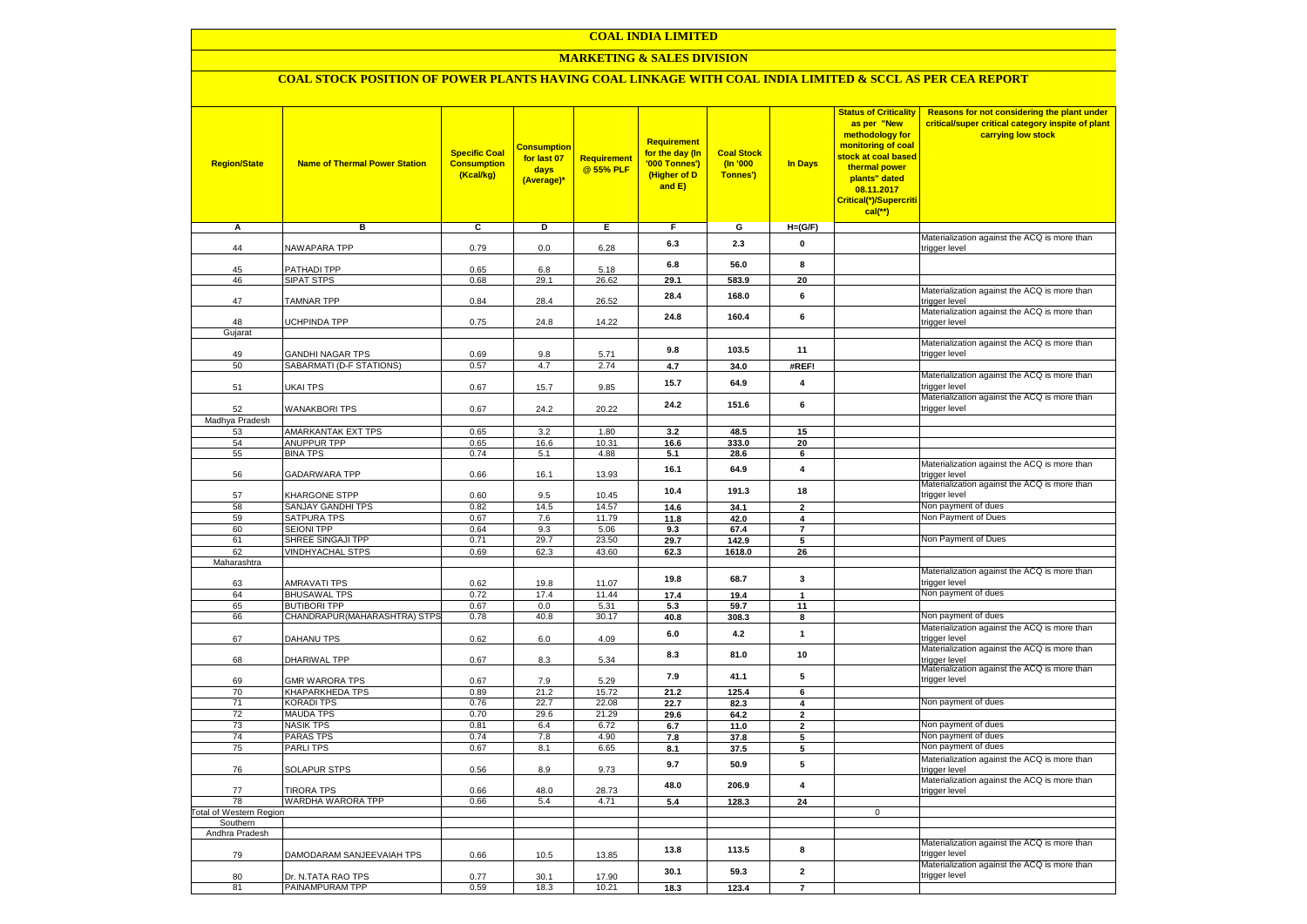### **MARKETING & SALES DIVISION**

# **COAL STOCK POSITION OF POWER PLANTS HAVING COAL LINKAGE WITH COAL INDIA LIMITED & SCCL AS PER CEA REPORT**

| <b>Region/State</b>                        | <b>Name of Thermal Power Station</b>       | <b>Specific Coal</b><br><b>Consumption</b><br>(Kcal/kg) | <b>Consumption</b><br>for last 07<br>days<br>(Average)* | <b>Requirement</b><br>@ 55% PLF | <b>Requirement</b><br>for the day (In<br>'000 Tonnes')<br>(Higher of D<br>and E) | <b>Coal Stock</b><br>$($ ln '000<br>Tonnes') | In Days                 | <b>Status of Criticality</b><br>as per "New<br>methodology for<br>monitoring of coal<br>stock at coal based<br>thermal power<br>plants" dated<br>08.11.2017<br>Critical(*)/Supercriti<br>$cal$ (**) | Reasons for not considering the plant under<br>critical/super critical category inspite of plant<br>carrying low stock |
|--------------------------------------------|--------------------------------------------|---------------------------------------------------------|---------------------------------------------------------|---------------------------------|----------------------------------------------------------------------------------|----------------------------------------------|-------------------------|-----------------------------------------------------------------------------------------------------------------------------------------------------------------------------------------------------|------------------------------------------------------------------------------------------------------------------------|
| A                                          | в                                          | c                                                       | D                                                       | Е                               | F.                                                                               | G                                            | $H=(G/F)$               |                                                                                                                                                                                                     |                                                                                                                        |
| 82                                         | RAYALASEEMA TPS                            | 0.76                                                    | 19.8                                                    | 16.60                           | 19.8                                                                             | 43.1                                         | $\mathbf{2}$            |                                                                                                                                                                                                     | Materialization against the ACQ is more than                                                                           |
| 83                                         | SIMHADRI                                   | 0.78                                                    | 32.8                                                    | 20.54                           | 32.8                                                                             | 186.1                                        | 6                       |                                                                                                                                                                                                     | trigger level                                                                                                          |
|                                            |                                            |                                                         |                                                         |                                 |                                                                                  |                                              |                         |                                                                                                                                                                                                     | Materialization against the ACQ is more than                                                                           |
| 84                                         | <b>SGPL TPP</b>                            | 0.53                                                    | 17.3                                                    | 9.26                            | 17.3                                                                             | 34.0                                         | $\mathbf{2}$            |                                                                                                                                                                                                     | trigger level                                                                                                          |
| 85                                         | <b>VIZAG TPP</b>                           | 0.67                                                    | 6.9                                                     | 9.20                            | 9.2                                                                              | 48.0                                         | 5                       |                                                                                                                                                                                                     |                                                                                                                        |
| Karnataka                                  |                                            |                                                         |                                                         |                                 |                                                                                  |                                              |                         |                                                                                                                                                                                                     |                                                                                                                        |
| 86                                         | <b>BELLARY TPS</b>                         | 0.63                                                    | 13.5                                                    | 14.23                           | 14.2                                                                             | 57.4                                         | $\overline{\mathbf{4}}$ |                                                                                                                                                                                                     | Materialization against the ACQ is more than<br>trigger level                                                          |
| 87                                         | KUDGI STPP                                 | 0.63                                                    | 20.1                                                    | 19.90                           | 20.1                                                                             | 60.3                                         | 3                       |                                                                                                                                                                                                     | Materialization against the ACQ is more than<br>trigger level                                                          |
| 88                                         | <b>RAICHUR TPS</b>                         | 0.66                                                    | 17.6                                                    | 14.98                           | 17.6                                                                             | 48.6                                         | $\mathbf{3}$            |                                                                                                                                                                                                     | Materialization against the ACQ is more than<br>trigger level                                                          |
|                                            |                                            |                                                         |                                                         |                                 | 14.1                                                                             | 26.6                                         | $\overline{2}$          |                                                                                                                                                                                                     | Materialization against the ACQ is more than                                                                           |
| 89<br><b>Tamil Nadu</b>                    | <b>YERMARUS TPP</b>                        | 0.62                                                    | 14.1                                                    | 13.09                           |                                                                                  |                                              |                         |                                                                                                                                                                                                     | trigger level                                                                                                          |
|                                            |                                            |                                                         |                                                         |                                 |                                                                                  |                                              |                         |                                                                                                                                                                                                     | Materialization against the ACQ is more than                                                                           |
| 90                                         | <b>METTUR TPS</b>                          | 0.81                                                    | 11.2                                                    | 8.98                            | 11.2                                                                             | 18.4                                         | $\mathbf{2}$            |                                                                                                                                                                                                     | trigger level                                                                                                          |
| 91                                         | METTUR TPS - II                            | 0.78                                                    | 7.9                                                     | 6.16                            | 7.9                                                                              | 22.8                                         | 3                       |                                                                                                                                                                                                     | Materialization against the ACQ is more than<br>trigger level                                                          |
| 92                                         | <b>VORTH CHENNAI TPS</b>                   | 0.82                                                    | 32.0                                                    | 19.78                           | 32.0                                                                             | 71.3                                         | $\mathbf{2}$            |                                                                                                                                                                                                     | Materialization against the ACQ is more than<br>trigger level                                                          |
|                                            |                                            |                                                         |                                                         |                                 |                                                                                  | 75.5                                         | 6                       |                                                                                                                                                                                                     | Materialization against the ACQ is more than                                                                           |
| 93                                         | <b>TUTICORIN TPS</b>                       | 0.96                                                    | 8.4                                                     | 13.31                           | 13.3                                                                             |                                              |                         |                                                                                                                                                                                                     | trigger level                                                                                                          |
| 94                                         | <b>VALLUR TPP</b>                          | 0.72                                                    | 24.4                                                    | 14.26                           | 24.4                                                                             | 132.0                                        | 5                       |                                                                                                                                                                                                     |                                                                                                                        |
| Telangana<br>95                            | <b>BHADRADRI TPP</b>                       | 0.69                                                    | 13.0                                                    | 9.83                            | 13.0                                                                             | 72.4                                         | 6                       |                                                                                                                                                                                                     |                                                                                                                        |
| 96                                         | KAKATIYA TPS                               | 0.57                                                    | 12.7                                                    | 8.33                            | 12.7                                                                             | 133.3                                        | 11                      |                                                                                                                                                                                                     |                                                                                                                        |
| 97                                         | KOTHAGUDEM TPS (NEW)                       | 0.64                                                    | 13.5                                                    | 8.46                            | 13.5                                                                             | 94.5                                         | $\overline{7}$          |                                                                                                                                                                                                     |                                                                                                                        |
| 98                                         | KOTHAGUDEM TPS (STAGE-7)                   | 0.50                                                    | 9.5                                                     | 5.23                            | 9.5                                                                              | 46.7                                         | 5                       |                                                                                                                                                                                                     |                                                                                                                        |
| 99                                         | <b>RAMAGUNDEM STPS</b>                     | 0.62                                                    | 32.2                                                    | 21.33                           | 32.2                                                                             | 201.5                                        | 6                       |                                                                                                                                                                                                     |                                                                                                                        |
| 100                                        | <b>RAMAGUNDEM-B TPS</b>                    | 0.77                                                    | 0.4                                                     | 0.64                            | 0.6                                                                              | 13.0                                         | 20                      |                                                                                                                                                                                                     |                                                                                                                        |
| 101                                        | <b>SINGARENI TPP</b>                       | 0.58                                                    | 16.5                                                    | 9.12                            | 16.5                                                                             | 133.3                                        | 8                       | $\mathbf 0$                                                                                                                                                                                         |                                                                                                                        |
| <b>Fotal of Southern Region</b><br>Eastern |                                            |                                                         |                                                         |                                 |                                                                                  |                                              |                         |                                                                                                                                                                                                     |                                                                                                                        |
| Bihar                                      |                                            |                                                         |                                                         |                                 |                                                                                  |                                              |                         |                                                                                                                                                                                                     |                                                                                                                        |
| 102                                        | <b>BARAUNI TPS</b>                         | 0.63                                                    | 5.3                                                     | 5.90                            | 5.9                                                                              | 118.4                                        | 20                      |                                                                                                                                                                                                     |                                                                                                                        |
| 103                                        | <b>BARHI</b>                               | 0.67                                                    | 9.0                                                     | 5.84                            | 9.0                                                                              | 113.3                                        | 13                      |                                                                                                                                                                                                     |                                                                                                                        |
| 104                                        | <b>BARH II</b>                             | 0.67                                                    | 18.1                                                    | 11.67                           | 18.1                                                                             | 226.5                                        | 13                      |                                                                                                                                                                                                     |                                                                                                                        |
| 105                                        | KAHALGAON TPS                              | 0.80                                                    | 37.2                                                    | 24.62                           | 37.2                                                                             | 172.1                                        | 5                       |                                                                                                                                                                                                     | Materialization against the ACQ is more than<br>trigger level                                                          |
| 106                                        | MUZAFFARPUR TPS                            | 0.77                                                    | 4.5                                                     | 3.95                            | 4.5                                                                              | 82.8                                         | 18                      |                                                                                                                                                                                                     | Materialization against the ACQ is more than<br>trigger level                                                          |
| 107                                        | <b>NABINAGAR STPP</b>                      | 0.58                                                    | 19.0                                                    | 10.14                           | 19.0                                                                             | 244.3                                        | 13                      |                                                                                                                                                                                                     |                                                                                                                        |
| 108                                        | <b>NABINAGAR TPP</b>                       | 0.69                                                    | 16.1                                                    | 9.06                            | 16.1                                                                             | 67.0                                         | $\overline{\mathbf{4}}$ |                                                                                                                                                                                                     |                                                                                                                        |
| Jharkhand<br>109                           | BOKARO TPS `A` EXP                         | 0.57                                                    | 5.4                                                     | 3.78                            | 5.4                                                                              | 227.3                                        | 42                      |                                                                                                                                                                                                     |                                                                                                                        |
| 110                                        | CHANDRAPURA(DVC) TPS                       | 0.61                                                    | 7.6                                                     | 4.06                            | 7.6                                                                              | 152.6                                        | 20                      |                                                                                                                                                                                                     |                                                                                                                        |
| 111                                        | <b>JOJOBERA TPS</b>                        | 0.69                                                    | 3.2                                                     | 2.18                            | 3.2                                                                              | 60.8                                         | 19                      |                                                                                                                                                                                                     |                                                                                                                        |
| 112                                        | KODARMA TPP                                | 0.62                                                    | 11.1                                                    | 8.23                            | 11.1                                                                             | 160.5                                        | 14                      |                                                                                                                                                                                                     |                                                                                                                        |
| 113                                        | <b>MAHADEV PRASAD STPP</b>                 | 0.70                                                    | 5.1                                                     | 5.01                            | 5.1                                                                              | 39.7                                         | 8                       |                                                                                                                                                                                                     | Materialization against the ACQ is more than<br>trigger level                                                          |
| 114                                        | <b>MAITHON RB TPP</b>                      | 0.64                                                    | 14.4                                                    | 8.89                            | 14.4                                                                             | 252.1                                        | 17                      |                                                                                                                                                                                                     |                                                                                                                        |
| 115                                        | <b>TENUGHAT TPS</b>                        | 0.75                                                    | 5.2                                                     | 4.16                            | 5.2                                                                              | 34.5                                         | $\overline{7}$          |                                                                                                                                                                                                     | Materialization against the ACQ is more than<br>trigger level                                                          |
| Odisha                                     |                                            |                                                         |                                                         |                                 |                                                                                  |                                              |                         |                                                                                                                                                                                                     |                                                                                                                        |
| 116<br>117                                 | <b>DARLIPALI STPS</b><br><b>DERANG TPP</b> | 0.71<br>0.70                                            | 27.0<br>17.0                                            | 14.95<br>11.10                  | 27.0                                                                             | 358.4                                        | 13                      |                                                                                                                                                                                                     |                                                                                                                        |
| 118                                        | <b>IB VALLEY TPS</b>                       | 0.83                                                    | 18.3                                                    | 19.16                           | 17.0<br>19.2                                                                     | 1197.1<br>318.4                              | 70<br>17                |                                                                                                                                                                                                     |                                                                                                                        |
|                                            |                                            |                                                         |                                                         |                                 |                                                                                  |                                              |                         |                                                                                                                                                                                                     | Materialization against the ACQ is more than                                                                           |
| 119                                        | KAMALANGA TPS                              | 0.72                                                    | 17.4                                                    | 10.02                           | 17.4                                                                             | 19.3                                         | $\mathbf{1}$            |                                                                                                                                                                                                     | trigger level                                                                                                          |